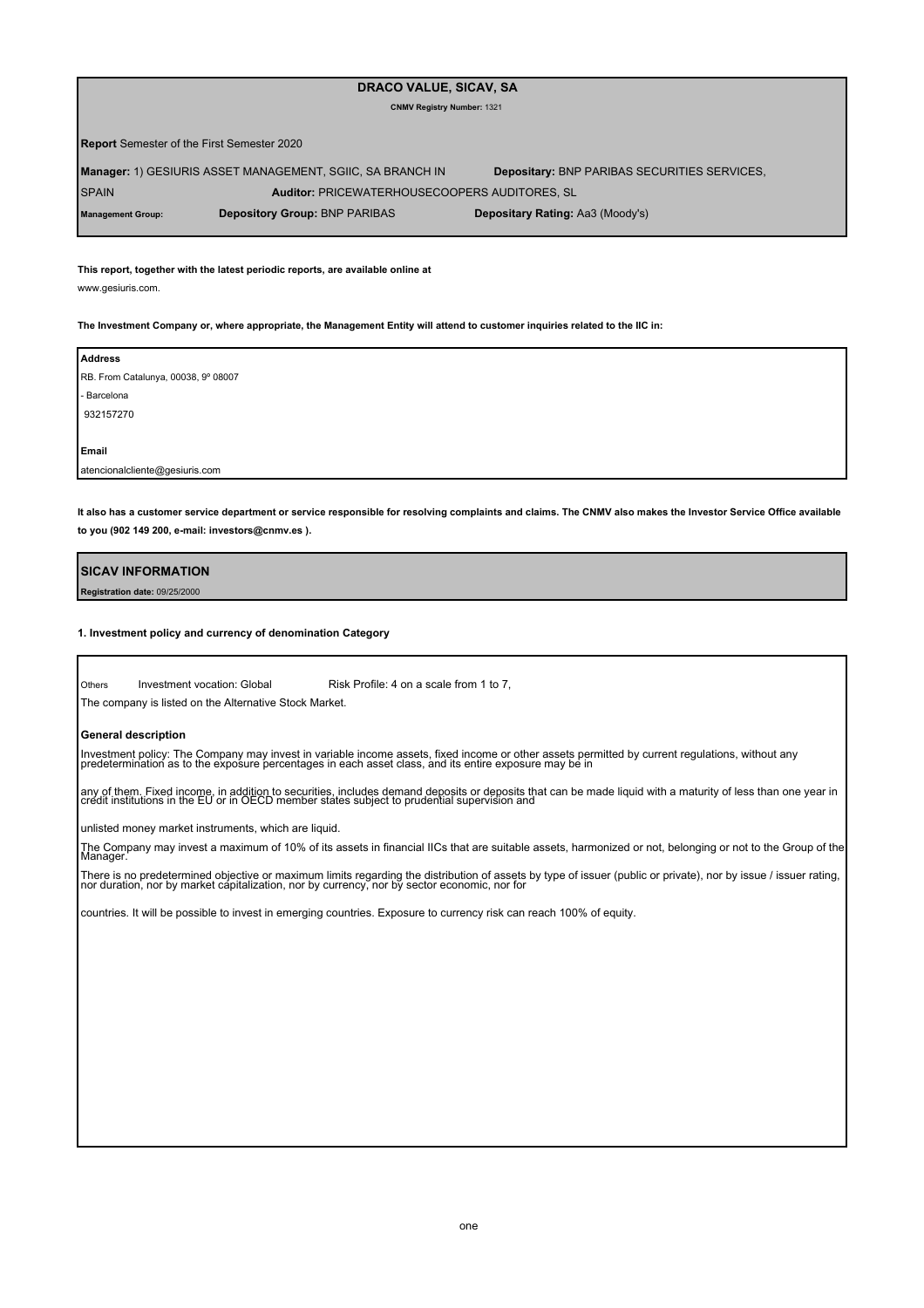| The Company does not have any benchmark index in its management.                                                                                                                                                                                            |
|-------------------------------------------------------------------------------------------------------------------------------------------------------------------------------------------------------------------------------------------------------------|
| More than 35% of the equity may be invested in securities issued or guaranteed by an EU State, an Autonomous Community, a Local Entity, the<br>International Organizations of which Spain is a member and States with solvency not less than that of Spain. |
| The IIC diversifies the investments in the aforementioned assets in at least six different issues. The investment in securities of the same issue does not<br>exceed 30% of the assets of the IIC.                                                          |
| Derivative instrument trading<br>The methodology applied to calculate the total exposure to market risk is the commitment method                                                                                                                            |
| More detailed information on the Company's investment policy can be found in its prospectus.                                                                                                                                                                |

**Denomination currency EUR**

# **2. Economic data**

|                                            | <b>Current period</b> | <b>Previous period</b> | 2020          | 2019    |
|--------------------------------------------|-----------------------|------------------------|---------------|---------|
| Portfolio turnover ratio                   | $0.5^{\circ}$         | 0.00                   | $0.5^{\circ}$ | 0.00    |
| Average return on liquidity (% annualized) | $-0.62$               | $-0.43$                | $-0.62$       | $-0.39$ |

Note: The period refers to the quarter or semester, as the case may be. In the case of IIC whose net asset value is not determined daily, this data and the equity data refer to the latest available

### **2.1.b) General data.**

When there is no information available, the corresponding cells will appear blank

|                                             | <b>Current period</b> | <b>Previous period</b> |
|---------------------------------------------|-----------------------|------------------------|
| No. of shares outstanding No. of            | 178.616.00            | 203.877.00             |
| shareholders                                | 125.00                | 161.00                 |
| Gross dividends distributed per share (EUR) | 0.00                  | 0.00                   |

|               | End of                    | <b>Liquidation value</b> |                |                |  |  |
|---------------|---------------------------|--------------------------|----------------|----------------|--|--|
| <b>Date</b>   | period (thousands of EUR) | End of period            | <b>Minimum</b> | <b>Maximum</b> |  |  |
| Report period | 2,599                     | 14.5508                  | 13.8356        | 14.7709        |  |  |
| 2019          | 3,012                     | 14.7713                  | 13.8448        | 15.0860        |  |  |
| 2018          | 2,998                     |                          | 13.7592        | 16.1475        |  |  |
| 2017          | 3,623                     |                          | 14.7737        | 15,9099        |  |  |

### **Share price, effective volume and trading frequency in the reporting period**

| Quote (€)  |            | <b>Medium volume</b> |                              |               |                              |
|------------|------------|----------------------|------------------------------|---------------|------------------------------|
| <b>Min</b> | <b>Max</b> | End of period        | daily (thousand $\epsilon$ ) | Frequency (%) | Market in which it is listed |
| 0.00       | 0.00       | 0.00                 |                              | 0.00          | N/A                          |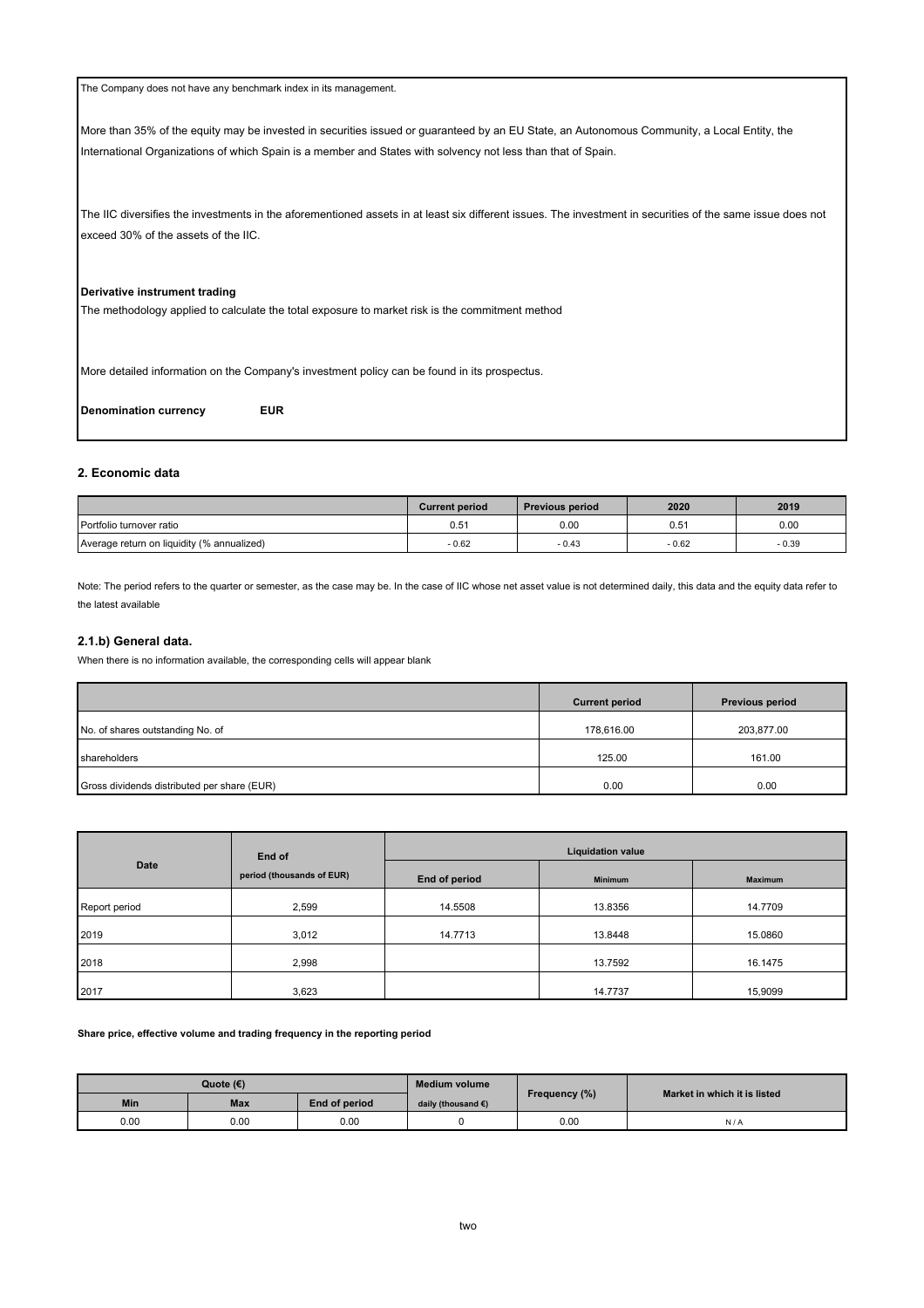Commissions applied in the period, on average equity

|                       | % actually collected   |      |       |                        |      |              |                |            |
|-----------------------|------------------------|------|-------|------------------------|------|--------------|----------------|------------|
|                       | Period                 |      |       | Accumulated            |      |              | <b>Base of</b> | System of  |
|                       | s / assets s / results |      | Total | s / assets s / results |      | <b>Total</b> | calculation    | imputation |
| Management commission | 0.05                   | 0.00 | 0.05  | 0.05                   | 0.00 | 0.05         | heritage       |            |
| Depository commission |                        |      | 0.03  |                        |      | 0.03         | heritage       |            |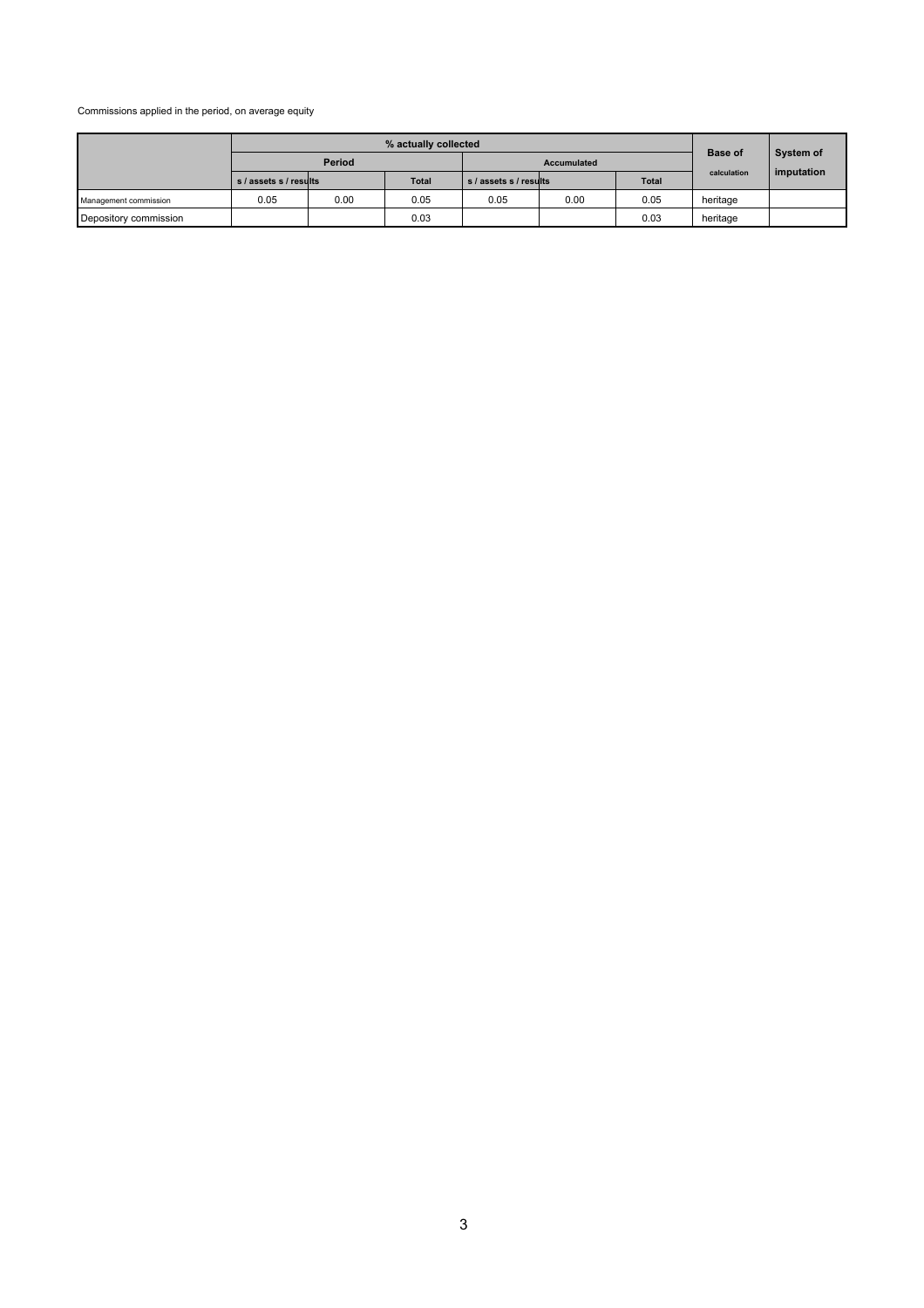# **2.2 Behavior**

When there is no information available, the corresponding cells will appear blank

### **Profitability (% not annualized)**

|                     | Quarterly        |         |         |        | Annual |          |      |      |
|---------------------|------------------|---------|---------|--------|--------|----------|------|------|
| Accumulated<br>2020 | Last trim<br>(0) | Trim-1  | Trim-2  | Trim-3 | 2019   | 2018     | 2017 | 2015 |
| $-1.49$             | 3.92             | $-5.21$ | $-0.21$ | 0.26   | 6.06   | $-11.38$ | 5.42 | 5.46 |

|                                    | Quarterly           |                      |        |        | Annual |      |      |      |      |
|------------------------------------|---------------------|----------------------|--------|--------|--------|------|------|------|------|
| Expenses (% s /<br>average equity) | Accumulated<br>2020 | Latest<br>trim $(0)$ | Trim-1 | Trim-2 | Trim-3 | 2019 | 2018 | 2017 | 2015 |
| Total expense ratio (iv)           | 0.49                | 0.20                 | 0.28   | 0.22   | 0.26   | 1.06 | 1.30 | .34  | 1.44 |

(iv) Includes direct expenses incurred in the reference period: management fee on equity, depositary fee, audit, banking services (except financing expenses), and other current management expenses, in terms of percentage of average equity of the period. In the case of funds / compartments that invest more than 10% of their assets in other IICs, this ratio includes, in addition to the previous one, the indirectly borne expenses derived from these investments, which include subscription and redemption fees. This ratio does not include the management fee on results or transaction costs for the sale of securities.

In the case of investments in IICs that do not calculate their expense ratio, this has been estimated to be incorporated into the expense ratio.



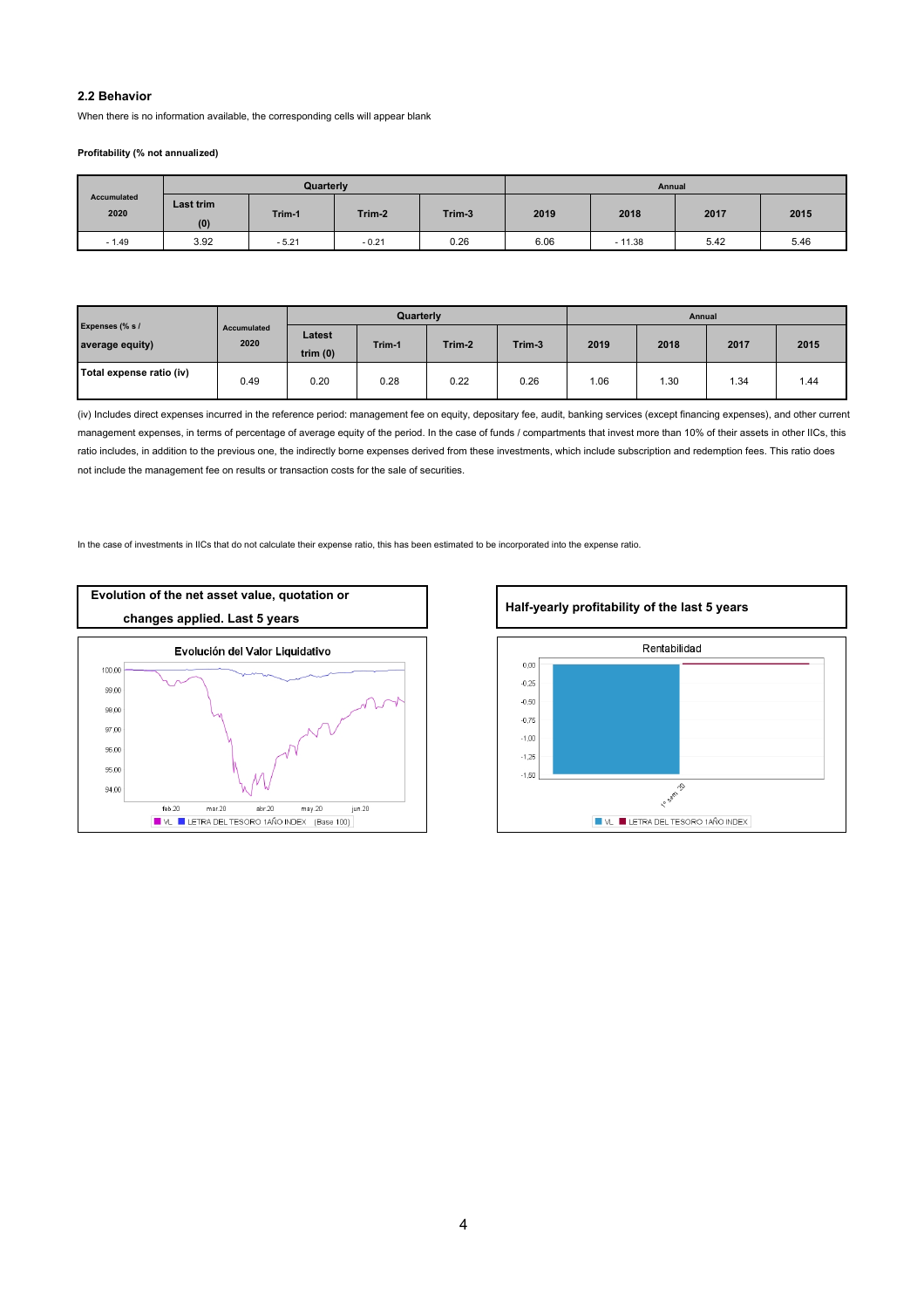# **2.3 Distribution of equity at the end of the period (Amounts in thousands of EUR)**

|                                                    | End of current period |          | End of previous period |          |
|----------------------------------------------------|-----------------------|----------|------------------------|----------|
| <b>Distribution of assets</b>                      |                       | $%$ on   |                        | $%$ on   |
|                                                    | Amount                | heritage | <b>Amount</b>          | heritage |
| (+) FINANCIAL INVESTMENTS                          | 2,131                 | 81.99    | 2,600                  | 86.32    |
| * Inside wallet                                    | 1,014                 | 39.02    | 2,600                  | 86.32    |
| * Exterior portfolio                               | 1,117                 | 42.98    | $\mathbf 0$            | 0.00     |
| * Interest on the investment portfolio             | one                   | 0.04     | $\mathbf 0$            | 0.00     |
| * Doubtful, delinguent or disputed investments (+) | 0                     | 0.00     | $\mathbf 0$            | 0.00     |
| LIQUIDITY (TREASURY)                               | 415                   | 15.97    | 407                    | 13.51    |
| $(+/-)$ REST                                       | 53                    | 2.04     | 4                      | 0.13     |
| <b>TOTAL ASSETS</b>                                | 2,599                 | 100.00%  | 3.012                  | 100.00%  |

Notes:

The period refers to the quarter or semester, as the case may be.

Financial investments are reported at their estimated realization value.

# **2.4 Statement of equity variation**

|                                                                        | % of average equity                                                         |              | % variation |             |
|------------------------------------------------------------------------|-----------------------------------------------------------------------------|--------------|-------------|-------------|
|                                                                        | Variation of                                                                | Variation of | Variation   | respect end |
|                                                                        | previous period accumulated annual previous period<br><b>Current period</b> |              |             |             |
| EQUITY END PREVIOUS PERIOD (thousands of EUR) ± Purchase /             | 3,012                                                                       | 3,175        | 3.012       |             |
| sale of shares (net)                                                   | $-12.61$                                                                    | $-5.00$      | $-12.61$    | 114.77      |
| Gross interim dividends distributed ± Net income                       | 0.00                                                                        | 0.00         | 0.00        | 0.00        |
|                                                                        | $-2.09$                                                                     | 0.03         | $-2.09$     | $-6,591.25$ |
| (+) Management returns                                                 | $-1.59$                                                                     | 0.50         | $-1.59$     | $-396.30$   |
| + Interests                                                            | $-0.16$                                                                     | $-0.14$      | $-0.16$     | $-2.85$     |
| + Dividends                                                            | 0.16                                                                        | 0.21         | 0.16        | $-37.60$    |
| ± Results in fixed income (realized or not)                            | $-0.07$                                                                     | 0.00         | $-0.07$     | $-2,097.69$ |
| ± Results in equities (realized or not) ± Results in deposits          | $-1.66$                                                                     | 0.32         | $-1.66$     | $-543.80$   |
| (realized or not) ± Results in derivatives (realized or not) ±         | 0.00                                                                        | 0.00         | 0.00        | 0.00        |
| Results in IIC (realized or not)                                       | 0.24                                                                        | $-0.12$      | 0.24        | $-275.19$   |
|                                                                        | 0.05                                                                        | 0.23         | 0.05        | $-82.56$    |
| $±$ Other results                                                      | $-0.15$                                                                     | 0.00         | $-0.15$     | $-4.112.62$ |
| ± Other income                                                         | 0.00                                                                        | 0.00         | 0.00        | 0.00        |
| (-) Expenses incurred                                                  | $-0.50$                                                                     | $-0.50$      | $-0.50$     | $-6.82$     |
| - Management company commission                                        | $-0.05$                                                                     | $-0.30$      | $-0.05$     | $-86.00$    |
| - Depository commission                                                | $-0.03$                                                                     | $-0.04$      | $-0.03$     | $-26.69$    |
| - Expenses for external services                                       | $-0.27$                                                                     | $-0.05$      | $-0.27$     | 379.57      |
| - Other current management costs                                       | $-0.13$                                                                     | $-0.08$      | $-0.13$     | $-35.34$    |
| - Other expenses incurred                                              | $-0.02$                                                                     | $-0.03$      | $-0.02$     | $-49.05$    |
| $(+)$ Income                                                           | 0.00                                                                        | 0.03         | 0.00        | 0.00        |
| + Discount commissions in favor of the IIC                             | 0.00                                                                        | 0.00         | 0.00        | 0.00        |
| + Commissions set back                                                 | 0.00                                                                        | 0.03         | 0.00        | $-99.23$    |
| + Other income                                                         | 0.00                                                                        | 0.00         | 0.00        | 127.91      |
| ± Real estate revaluation for own use and results from the disposal of | 0.00                                                                        | 0.00         | 0.00        | 0.00        |
| fixed assets                                                           |                                                                             |              |             |             |
| EQUITY END CURRENT PERIOD (thousands of EUR)                           | 2.599                                                                       | 3.012        | 2.599       |             |

Note: The period refers to the quarter or semester, as the case may be.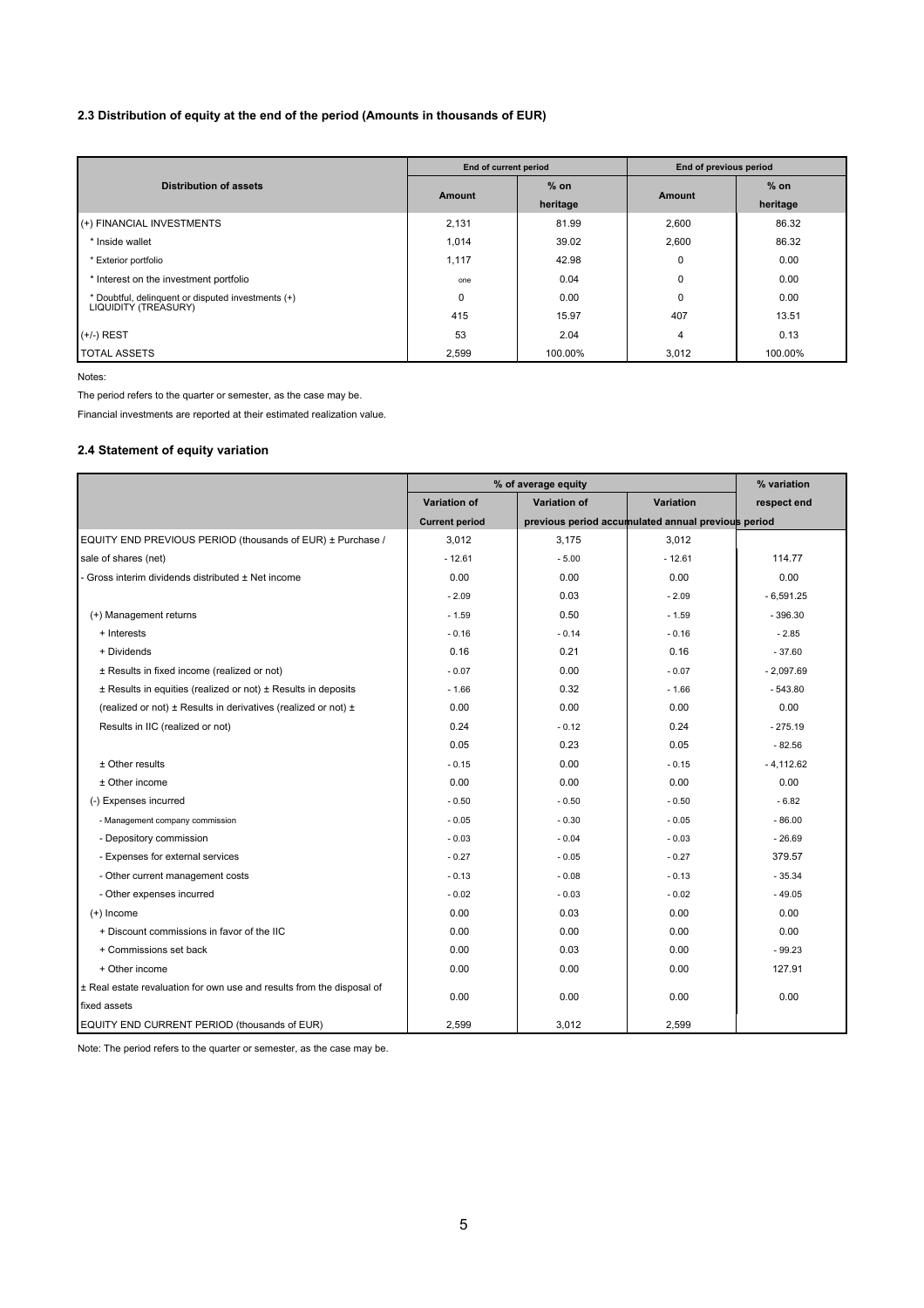# **3. Financial investments**

**3.1 Financial investments at estimated realizable value (in thousands of EUR) and as a percentage of equity, at the end of the period**

|                                                   | <b>Current period</b> |       | <b>Previous period</b> |       |  |
|---------------------------------------------------|-----------------------|-------|------------------------|-------|--|
| Description of the investment and issuer          | <b>Market value</b>   | %     | <b>Market value</b>    | %     |  |
| TOTAL QUOTED FIXED INCOME TOTAL                   | 0                     | 0.00  | $^{\circ}$             | 0.00  |  |
| UNQUOTED FIXED INCOME                             | 0                     | 0.00  | $^{\circ}$             | 0.00  |  |
| TOTAL RF PENDING ADMISSION TO LISTING TOTAL       | $^{\circ}$            | 0.00  | $^{\circ}$             | 0.00  |  |
| TEMPORARY ACQUISITION OF ASSETS                   | 1,000                 | 38.49 | $^{\circ}$             | 0.00  |  |
| <b>TOTAL FIXED INCOME</b>                         | 1,000                 | 38.49 | $^{\circ}$             | 0.00  |  |
| <b>TOTAL RV QUOTED</b>                            | 14                    | 0.52  | $\mathbf 0$            | 0.00  |  |
| <b>TOTAL RV NOT LISTED</b>                        | $^{\circ}$            | 0.00  | $^{\circ}$             | 0.00  |  |
| TOTAL RV PENDING ADMISSION TO TRADING             | $^{\circ}$            | 0.00  | $^{\circ}$             | 0.00  |  |
| <b>TOTAL EQUITY INCOME</b>                        | 14                    | 0.52  | $^{\circ}$             | 0.00  |  |
| <b>TOTAL CII</b>                                  | $^{\circ}$            | 0.00  | $^{\circ}$             | 0.00  |  |
| <b>TOTAL DEPOSITS</b>                             | $^{\circ}$            | 0.00  | $^{\circ}$             | 0.00  |  |
| TOTAL RISK CAPITAL INSTITUTIONS + others TOTAL    | $^{\circ}$            | 0.00  | $^{\circ}$             | 0.00  |  |
| INTERNAL FINANCIAL INVESTMENTS                    | 1,014                 | 39.01 | $^{\circ}$             | 0.00  |  |
| TOTAL QUOTED FIXED INCOME TOTAL                   | 382                   | 14.69 | $^{\circ}$             | 0.00  |  |
| UNQUOTED FIXED INCOME                             | $^{\circ}$            | 0.00  | $^{\circ}$             | 0.00  |  |
| TOTAL RF PENDING ADMISSION TO LISTING TOTAL       | $^{\circ}$            | 0.00  | $^{\circ}$             | 0.00  |  |
| TEMPORARY ACQUISITION OF ASSETS                   | $\mathbf 0$           | 0.00  | 2.600                  | 86.33 |  |
| <b>TOTAL FIXED INCOME</b>                         | 382                   | 14.69 | 2,600                  | 86.33 |  |
| <b>TOTAL RV QUOTED</b>                            | 516                   | 19.86 | $^{\circ}$             | 0.00  |  |
| <b>TOTAL RV NOT LISTED</b>                        | $^{\circ}$            | 0.00  | $^{\circ}$             | 0.00  |  |
| TOTAL RV PENDING ADMISSION TO TRADING             | $^{\circ}$            | 0.00  | $^{\circ}$             | 0.00  |  |
| <b>TOTAL EQUITY INCOME</b>                        | 516                   | 19.86 | $\mathbf 0$            | 0.00  |  |
| <b>TOTAL CII</b>                                  | 201                   | 7.75  | $^{\circ}$             | 0.00  |  |
| <b>TOTAL DEPOSITS</b>                             | $^{\circ}$            | 0.00  | $^{\circ}$             | 0.00  |  |
| TOTAL VENTURE CAPITAL INSTITUTIONS + others TOTAL | $^{\circ}$            | 0.00  | $^{\circ}$             | 0.00  |  |
| FOREIGN FINANCIAL INVESTMENTS                     | 1.099                 | 42.30 | 2,600                  | 86.33 |  |
| TOTAL FINANCIAL INVESTMENTS                       | 2.113                 | 81.31 | 2.600                  | 86.33 |  |

Notes: The period refers to the end of the quarter or semester, as the case may be.

Structured products represent 0.00% of the financial investment portfolio of the fund or compartment.

### **3.2 Distribution of financial investments, at the end of the period: Percentage of total equity**



### **3.3 Trading in derivatives. Summary of open positions at the end of the period (amounts in thousands of EUR)**

| Underlying             | Instrument        | <b>Nominal amount</b><br>committed | Investment objective |
|------------------------|-------------------|------------------------------------|----------------------|
|                        | C / Opt. PUT EUX  |                                    |                      |
| DJ EURO STOXX 50 INDEX | <b>EUROSTOXX</b>  | 224                                | Coverage             |
|                        | 3200 (09/18/20) C |                                    |                      |
|                        |                   |                                    |                      |
|                        |                   |                                    |                      |
|                        |                   |                                    |                      |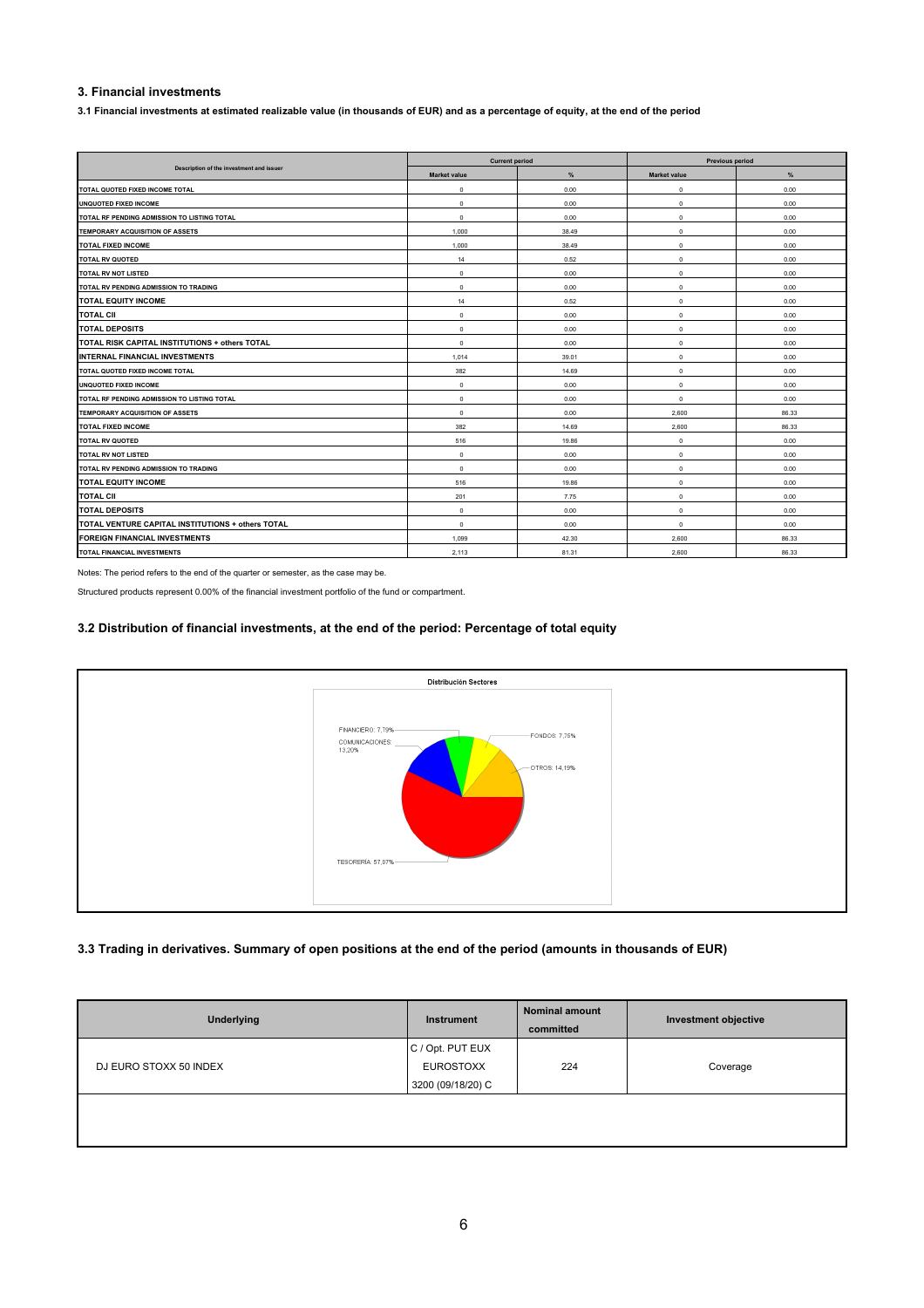| <b>Underlying</b>              | Instrument              | <b>Nominal amount</b><br>committed | Investment objective |
|--------------------------------|-------------------------|------------------------------------|----------------------|
|                                | C / Opt. PUT            |                                    |                      |
| <b>S&amp;P 500 INDEX</b>       | <b>CME MINI S&amp;P</b> | 270                                | Coverage             |
|                                | 3030 (09/18/20) C       |                                    |                      |
| Total underlying equities      |                         | 494                                |                      |
| <b>TOTAL RIGHTS</b>            |                         | 494                                |                      |
|                                | V / Opt. PUT            |                                    |                      |
| <b>S&amp;P 500 INDEX</b>       | <b>CME MINI S&amp;P</b> | 216                                | Coverage             |
|                                | 2430 (09/18/20)         |                                    |                      |
|                                | V / Opt. PUT EUX        |                                    |                      |
| DJ EURO STOXX 50 INDEX         | <b>EUROSTOXX</b>        | 182                                | Coverage             |
|                                | 2600 (09/18/20)         |                                    |                      |
| Total underlying equities      |                         | 398                                |                      |
|                                | V / Fut. FUT. CME       |                                    |                      |
| <b>EURO</b>                    | EUR / USD               | 253                                | Investment           |
|                                | (09/14/20)              |                                    |                      |
| Total underlying exchange rate |                         | 253                                |                      |
| <b>TOTAL OBLIGATIONS</b>       |                         | 652                                |                      |

## **4. Relevant facts**

|                                                              | <b>YES</b> | <b>NO</b> |
|--------------------------------------------------------------|------------|-----------|
| to. Temporary suspension of share trading                    |            |           |
| b. Resumption of share trading                               |            |           |
| c. Significant reduction in outstanding capital              |            |           |
| d. Debt greater than 5% of equity                            |            |           |
| and. Change in essential elements of the information leaflet |            |           |
| F. Impossibility of putting more shares in circulation       |            |           |
| g. Other relevant facts                                      |            |           |

# **5. Annex explanatory of relevant facts**

03/03/2020. Impossibility of giving compensation to the operations of sale of shares. Registration No. 287463 // 01/02/2020 Modification of the company's commission structure. Registration No. 285583

# **6. Related-party transactions and other information**

|                                                                                                                                   | <b>YES</b> | <b>NO</b> |
|-----------------------------------------------------------------------------------------------------------------------------------|------------|-----------|
| to. Significant shareholders in the capital of the company (percentage greater than 20%)                                          | X          |           |
| b. Modifications of little relevance in the Bylaws                                                                                | X          |           |
| c. Manager and depositary are from the same group (according to article 4 of the LMV)                                             |            | x         |
| d. Securities acquisition and sale operations have been carried out in which the depositary has acted as seller or                |            |           |
| buyer, respectively                                                                                                               |            | x         |
| and. Securities or financial instruments issued or guaranteed by an entity of the group of the manager or depositary have         |            |           |
| been acquired, or one of these has acted as underwriter, insurer, director or advisor, or securities have been loaned to          | X          |           |
| related entities.                                                                                                                 |            |           |
| F. Securities or financial instruments have been acquired whose counterparty has been another entity of the group of the manager, |            |           |
| investment company, depositary or other IIC managed by the same manager or another manager of the group.                          |            | X         |
|                                                                                                                                   |            |           |
| g. Income has been received by entities of the management group that originate from commissions or expenses                       | X          |           |
| paid by the IIC.                                                                                                                  |            |           |
| h. Other information and related operations                                                                                       | X          |           |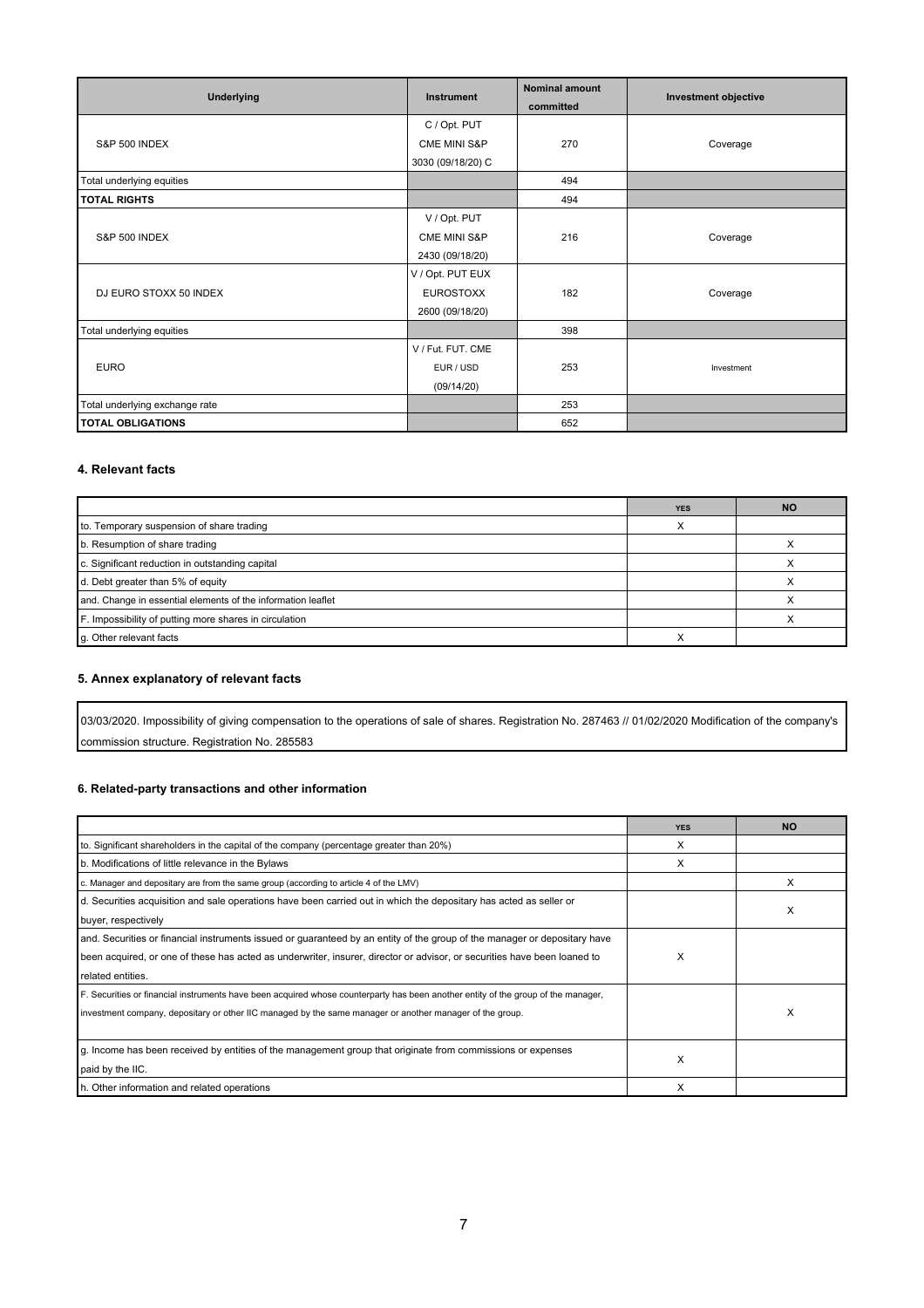### **7. Explanatory annex on related-party transactions and other information**

As of 06/30/2020, there was a stake of 35,896 that represented 20.1 percent of the assets of the IIC. The IIC can carry out operations with the depositary that do not require prior approval. During the period, public debt transactions with a repurchase agreement were carried out with the Custodian Entity for an amount of € 1,14914,684.14. This amount represents 31.5 percent of the average daily equity. On 02/21/20, the modification of the bylaws was registered due to the change of the company's registered office. The Management Company sold IIC shares for a total of € 195,977.29. The IIC supported invoices for ordinary legal services from Osborne and Clarke.

### **8. Information and warnings at the request of the CNMV**

Not applicable.

#### **9. Explanatory annex to the periodic report**

DRACO VALUE SICAV SA

1. SITUATION OF THE MARKETS AND EVOLUTION OF THE FUND.

a) Vision of the manager / company on the situation of the markets.

During the first half of the year, the global economy experienced a double shock of demand and supply, causing a global paralysis never seen before. In addition to the loss of thousands of human lives around the world, Covid-19 has caused severe loss of activity and unemployment. It is estimated that the GDP in the USA and Europe may fall by -6% and between -5% and -10%. This concern again led to monetary expansion orchestrated by central banks around the world.

The decisive action of the central banks and the control of the contagion curve reduced the risk premium of the countries and of credit, causing a strong rebound in most financial assets. We seem to be moving into a U-shaped recovery, with 2020 being already a lost year. International organizations estimate a strong recession for this year (Between -5% and -6%) but a strong recovery for next year.

Although the outbreaks will continue, the high liquidity provided by central banks and the hope of an early vaccine, should sustain financial markets. That said, both the trade war between China and the United States and the elections in the United States will remind us via volatility that there are still risks beyond Covid-19

b) General investment decisions adopted.

We can separate the investment decisions made as follows:

In equities, we started with an exposure level of 20% and we continue at that percentage. The equity investment philosophy is to invest in the best of both worlds, large market capitalization companies known to all, and the other extreme, very unknown very small market capitalization companies with low analyst coverage. Large companies are included in the fund when they have a temporary problem that does not invalidate their long-term competitive advantage and small companies simply because they are cheap because they are unknown to the investment community. During this first quarter, we have taken advantage of the falls to increase the percentage of large market capitalization companies, which are now trading at reasonable valuations and offer us a margin of safety.

In the rest of the portfolio, we have both liquidity and short-term fixed income assets, which will be reduced in the future as we increase the percentage of exposure to equities

c) Reference index.

The benchmark is used for informational or comparative purposes only. In this sense, the reference index or benchmark established by the Manager, for 1-year Treasury Bills. In the period it has obtained a profitability of

0.02% with a volatility of 0.60%.

d) Evolution of equity, shareholders, profitability and expenses of the IIC.

At the end of the semester, the assets of the SICAV stood at 2,599,009.40 euros, which is -13.70% compared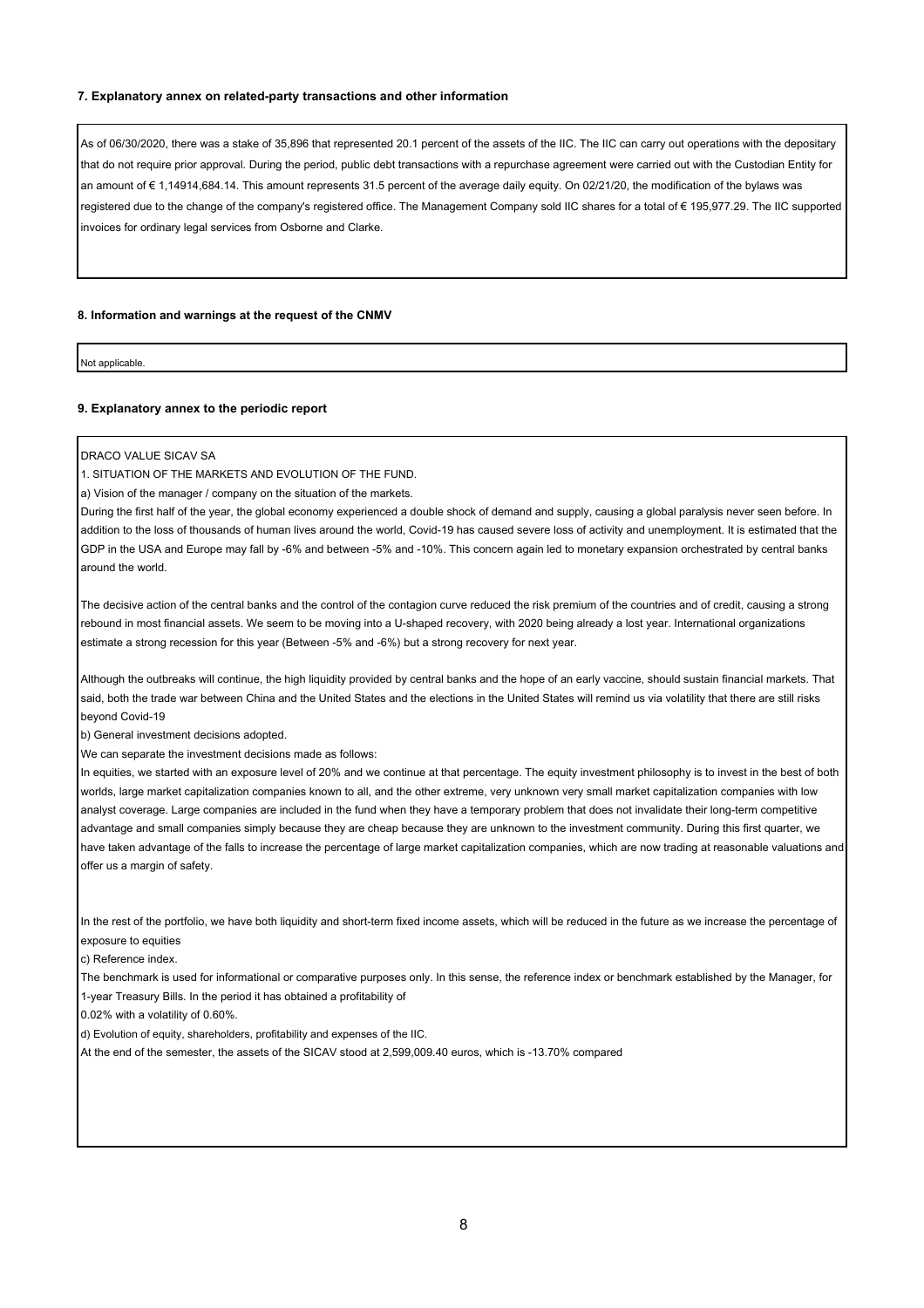with 3,011,536.35 euros at the end of the previous semester.

In relation to the number of shareholders, it has 125 shareholders, -36 less than there were as of 12/31/2019.

The net profitability of DRACO VALUE SICAV SA expenses during the 2020 semester was -1.49% with a volatility of 5.08%.

In relation to expenses, the quarterly TER was 0.20% (direct 0.19% + indirect 0.01%), being that of the year of 0.49%.

The commission on accumulated results is  $\epsilon$  0.

e) Performance of the fund compared to the other funds of the manager.

During the first semester, the profitability of Draco SICAV has been -1.35% compared to the Spanish treasury bill of the

XXX. The main reason for the 5% drop is the 20% equity exposure. Draco's performance in relation to the rest of the manager's products has been better as a result of lower exposure to the stock market. The fund manager's average has fallen around -16% during the quarter, therefore, DRACO has presented a better relative evolution.

### 2. INFORMATION ON INVESTMENTS.

a) Specific investments made during the period.

The first ten positions represent 46% of the equity in \* variable income and the first twenty more than 75%. The geographical distribution by sales figure is made up of 43% Global, 36% USA, 18% Europe and 3% Emerging. By size, 51% are small companies and 49% are large companies. On average there are 12 analysts who follow our companies. The one-year Beta is 0.75 and 0.85 for three years. The Split between growth companies and value companies is 67% / 33%. The fund has a three-year upward potential greater than 40% or an IRR for the same term greater than 10.5%. The average ownership percentage of the portfolio is 57%, the average insider trading is higher than 27%, more than 60% of the companies in the portfolio are buying back their own shares for an amount close to 10% of their market capitalization and finally and more important,

b) Securities loan operation. N / A

c) Operations in derivatives and temporary acquisition of assets.

1) Purchase of futures on EURODOLAR to hedge the exposure of the equity portfolio to USD variations and 2) Construction of a PUT spread in options on DJ EURO STOXX and SPX to September, to cover a possible fall in the markets until 20% compared to the PUT purchased. The average amount committed in derivatives in the period was 4.82%.

### The result obtained with the derivatives operation was  $\epsilon$  0,000.00.

At the end of the period, the IIC had € 1,000,000 committed to 1-day repurchase operations (0.00% of equity on the same date). The collateral received in said operation are bonds issued by the Spanish State denominated in euros and maturing in more than one year. The counterpart of the operation and custodian of the guarantees received is the depositary entity. The IIC does not reuse the collateral received in repurchase operations. The return obtained with the operation is -0.57%.

d) Other information on investments.

Non-compliances pending regularization at the end of the period: Outstanding capital less than € 2.4 million.

3. EVOLUTION OF THE CONCRETE PROFITABILITY OBJECTIVE. N / A

### 4. RISK ASSUMED BY THE FUND.

The average risk in Variable Income assumed by the IIC has been 0.00% of equity. The volatility of the IIC in the period was 5.08%.

5. EXERCISE POLITICAL RIGHTS.

The policy followed by Gesiuris Asset Management, SGIIC, SA (the Company) in relation to the exercise of the political rights inherent to the securities that make up the IICs managed by the Company is: "Exercise the right to attend and vote in the general meetings of the securities integrated in the IIC, provided that the issuer is a Spanish company and that the participation of the IIC managed by the SGIIC in the company was older than 12 months and provided that said participation represents, at least, one percent of the capital of the investee company. "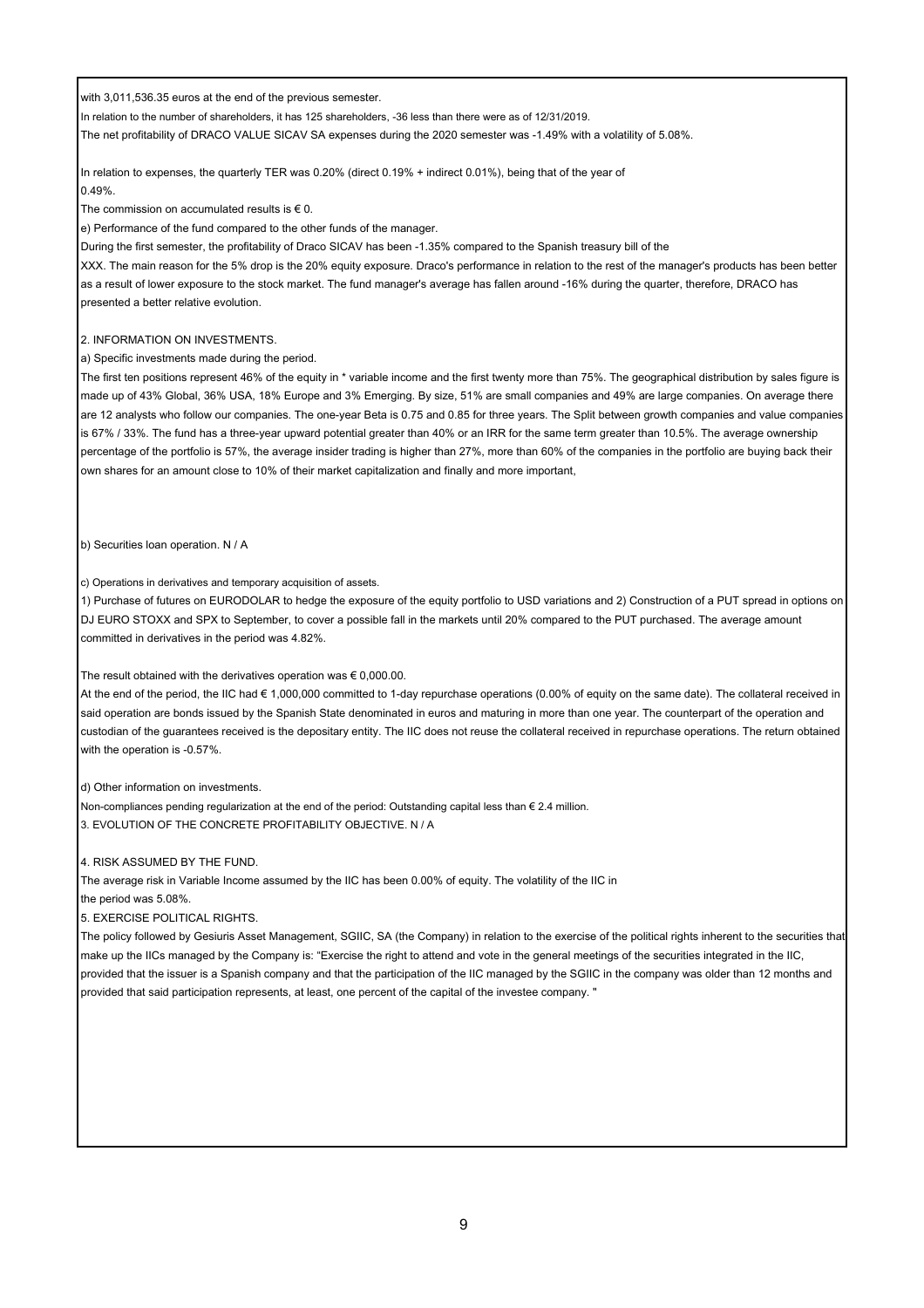In the current period, the IIC has not participated in any Meeting of the investee companies in its portfolio, therefore, it has not exercised its right to vote.

6. INFORMATION AND NOTICES CNMV. N / A

7. BENEFICIARY ENTITIES OF THE SOLIDARITY FUND AND THE AMOUNT ASSIGNED TO THEM. N / A

8. COSTS DERIVED FROM THE ANALYSIS SERVICE. NA

9. SPECIAL PURPOSE COMPARTMENTS (SIDE POCKETS). N / A

10. MARKET OUTLOOK AND FORESEEABLE PERFORMANCE OF THE FUND.

During the second half of this year, we expect to increase our level of investment in equities provided we find ideas with a sufficient margin of safety.

### **10. Detail of financial investments**

| Description of the investment and issuer                                           | <b>Badge</b> | <b>Current period</b> |               | <b>Previous period</b> |                |
|------------------------------------------------------------------------------------|--------------|-----------------------|---------------|------------------------|----------------|
|                                                                                    |              | Market value          | %             | Market value           | %              |
| Total Listed Public Debt over 1 year Total Listed Public Debt                      |              | $\pmb{0}$             | 0.00          | $\mathbf 0$            | 0.00           |
| less than 1 year Total Listed Private Fixed Income over 1 year                     |              | $\pmb{0}$             | 0.00          | $\mathbf 0$            | 0.00           |
| Total Listed Private Fixed Income less than 1 year                                 |              | $\pmb{0}$             | 0.00          | $\mathbf 0$            | 0.00           |
|                                                                                    |              | $\pmb{0}$             | 0.00          | $\mathbf 0$            | 0.00           |
| TOTAL QUOTED FIXED INCOME TOTAL                                                    |              | $\pmb{0}$             | 0.00          | $\mathbf 0$            | 0.00           |
| <b>UNQUOTED FIXED INCOME</b>                                                       |              | $\pmb{0}$             | 0.00          | $\mathbf 0$            | 0.00           |
| TOTAL RF PENDING ADMISSION TO QUOTE                                                |              | $\pmb{0}$             | 0.00          | $\mathbf 0$            | 0.00           |
| ES0000012F92 - REPO   BNP PARIBAS   -0.57   2020-07-01 ES00000127H7                | <b>EUR</b>   | 500                   | 19.24         | $\mathbb O$            | 0.00           |
| - REPO   BNP PARIBAS   -0.57   2020-07-01 ES00000128E2 - REPO   BNP                | <b>EUR</b>   | 100                   | 3.85          | $\mathbf 0$            | 0.00           |
| PARIBAS   -0.57   2020-07- 01 ES00000124H4 - REPO   BNP PARIBAS                    | <b>EUR</b>   | 100                   | 3.85          | $\mathbf 0$            | 0.00           |
| -0.57   2020-07-01 ES00000123B9 - REPO   BNP PARIBAS   -0.57                       | <b>EUR</b>   | 100                   | 3.85          | $\mathsf 0$            | 0.00           |
| 2020-07-01 ES00000121G2 - REPO   BNP PARIBAS   -0.57   2020-07 -01                 | <b>EUR</b>   | 100                   | 3.85          | $\mathsf 0$            | 0.00           |
|                                                                                    | <b>EUR</b>   | 100                   | 3.85          | $\circ$                | 0.00           |
| TOTAL TEMPORARY ACQUISITION OF ASSETS                                              |              | 1,000                 | 38.49         | $\mathbf 0$            | 0.00           |
| <b>TOTAL FIXED INCOME</b>                                                          |              | 1,000                 | 38.49         | $\mathbf 0$            | 0.00           |
| ES0109067019 - SHARES   AMADEUS IT HOLDING                                         | EUR          | 14                    | 0.52          | $\mathsf 0$            | 0.00           |
| <b>TOTAL RV QUOTED</b>                                                             |              | $14$                  | 0.52          | $\mathbf 0$            | 0.00           |
| <b>TOTAL RV NOT LISTED</b>                                                         |              | $\Omega$              | 0.00          | $\mathbf{0}$           | 0.00           |
| TOTAL RV PENDING ADMISSION TO TRADING                                              |              | $\mathbf{0}$          | 0.00          | $\mathbf{0}$           | 0.00           |
| <b>TOTAL EQUITY INCOME</b>                                                         |              | 14                    | 0.52          | $\mathbf{0}$           | 0.00           |
| <b>TOTAL CII</b>                                                                   |              | $\mathbf{0}$          | 0.00          | $\mathbf{0}$           | 0.00           |
| <b>TOTAL DEPOSITS</b>                                                              |              | $\mathbf{0}$          | 0.00          | $\mathbf{0}$           | 0.00           |
| TOTAL RISK CAPITAL INSTITUTIONS + others TOTAL                                     |              | $\mathbf{0}$          | 0.00          | $\mathbf{0}$           | 0.00           |
| <b>INTERNAL FINANCIAL INVESTMENTS</b>                                              |              | 1,014                 | 39.01         | $\mathbf 0$            | 0.00           |
| Total Listed Public Debt over 1 year Total Listed Public Debt                      |              | $\mathbf 0$           | 0.00          | $\mathbf 0$            | 0.00           |
| less than 1 year Total Listed Private Fixed Income over 1                          |              | $\pmb{0}$             | 0.00          | $\mathbf 0$            | 0.00           |
| year                                                                               |              | $\mathbf 0$           | 0.00          | $\mathbf 0$            | 0.00           |
| XS0861594652 - FIXED INCOME   AT&T INC   1,88   2020-12-04                         | <b>EUR</b>   | 202                   | 7.76          | $\mathbf 0$            | 0.00           |
| XS1893632221 - FIXED INCOME   VOLKSWAGEN FIN SERV   0.25   2020-10-16 Total Listed | <b>EUR</b>   | 180                   | 6.93          | $\mathsf 0$            | 0.00           |
| Private Fixed Income less than 1 year                                              |              | 382                   | 14.69         | $\mathbf 0$            | 0.00           |
| TOTAL QUOTED FIXED INCOME TOTAL                                                    |              | 382                   | 14.69         | $\mathbf 0$            | 0.00           |
| <b>UNQUOTED FIXED INCOME</b>                                                       |              | $\mathbf 0$           | 0.00          | $\mathbf 0$            | 0.00           |
| TOTAL RF PENDING ADMISSION TO QUOTE                                                |              | $\mathbf 0$           | 0.00          | $\mathbf 0$            | 0.00           |
| ES00000128E2 - BN. SPGB DEBT 3.45% 07/30/66                                        | <b>EUR</b>   | $\mathbf 0$           | 0.00          | 2,600                  | 86.33          |
|                                                                                    |              |                       |               |                        |                |
| TOTAL TEMPORARY ACQUISITION OF ASSETS<br><b>TOTAL FIXED INCOME</b>                 |              | $\mathbf 0$<br>382    | 0.00<br>14.69 | 2,600<br>2,600         | 86.33<br>86.33 |
|                                                                                    |              |                       |               |                        |                |
| US70451A1043 - SHARES   PAYSIGN INC US35905A1097 - SHARES                          | <b>USD</b>   | 27                    | 1.04          | $\mathsf 0$            | 0.00           |
| FRONTDOOR INC FR0011726835 - SHARES   GAZTRANSPORT ET TECH                         | <b>USD</b>   | 22                    | 0.85          | $\mathsf 0$            | 0.00           |
| GB00BZ973D04 - SHARES   WATER INTELLIGENCE P FR0000061459 -                        | <b>EUR</b>   | twenty-one            | 0.80          | $\mathbf 0$            | 0.00           |
| SHARES   GERARD PERRIER ELECT US021489TI1097 SHARES -                              | GBP          | $17\,$                | 0.67          | $\mathsf{o}\,$         | 0.00           |
| US021489TI1097 SHARES US021489TI1097 SHARES US021489TI1097                         | <b>EUR</b>   | twenty-one            | 0.83          | $\mathbf 0$            | 0.00           |
| SHARES - US021489TI1097 SHARES US021489TI1097 SHARES   IEH                         | <b>USD</b>   | 25                    | 0.97          | $\mathsf 0$            | 0.00           |
| CORP                                                                               | <b>USD</b>   | 18                    | 0.71          | $\mathbf 0$            | 0.00           |
|                                                                                    | <b>USD</b>   | 30                    | 1.17          | $\mathsf 0$            | 0.00           |
| US68401U2042 - SHARES   OPTIMIZERX CORP SE0000526626 -                             | <b>USD</b>   | twenty                | 0.78          | $\mathbf 0$            | 0.00           |
| SHARES   MICRO SYSTEMATION AB FR0004050250 - SHARES                                | <b>SEK</b>   | 8                     | 0.30          | $\mathsf 0$            | 0.00           |
| <b>NEURONS</b>                                                                     | <b>EUR</b>   | 18                    | 0.70          | $\mathbf 0$            | 0.00           |
| FR0000071797 - SHARES   INFOTEL SA                                                 | <b>EUR</b>   | twenty-one            | 0.80          | $\mathbf 0$            | 0.00           |